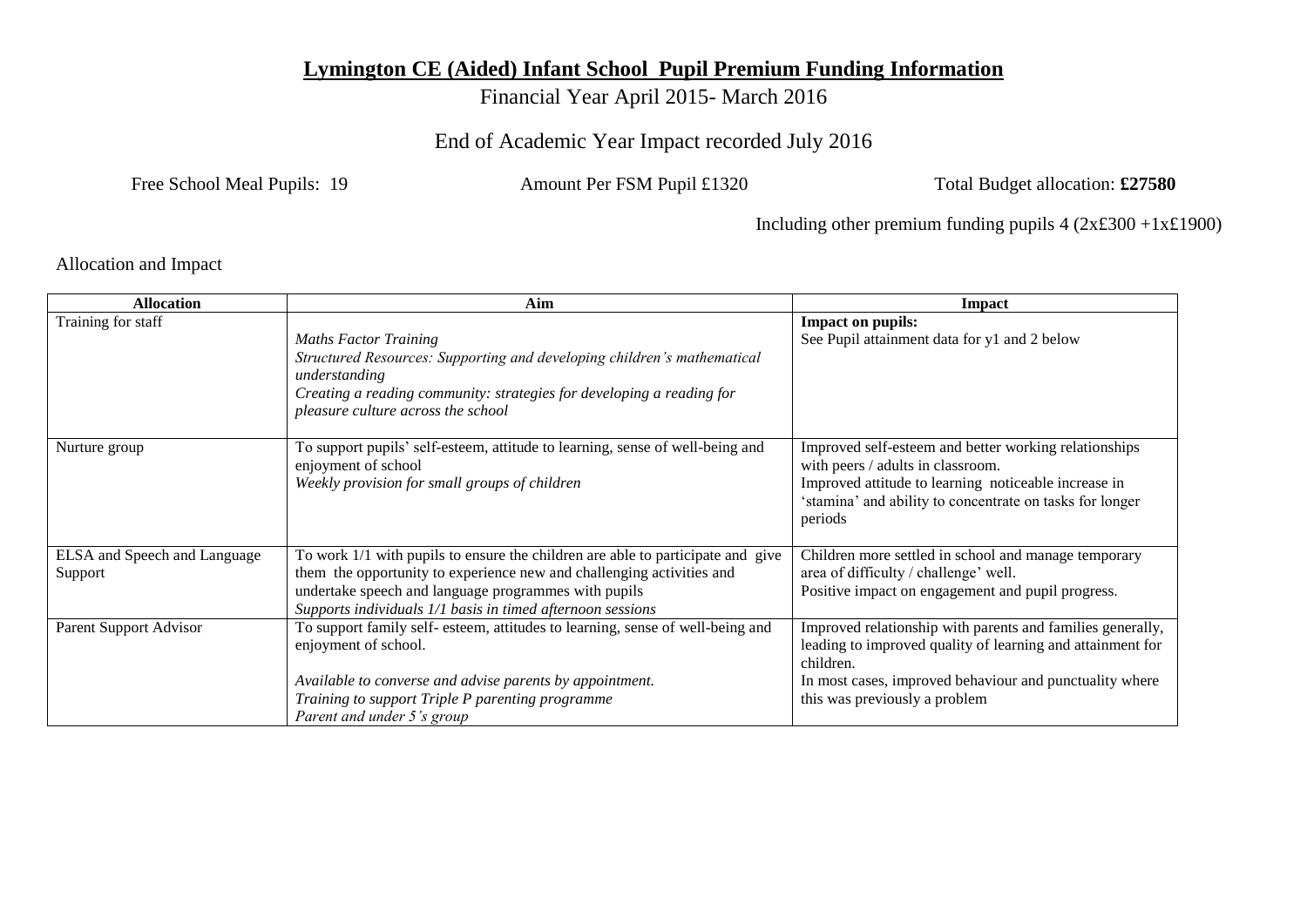| <b>Allocation</b>              | Aim                                                                                                                                                              | Cost                 | Impact                                                                |
|--------------------------------|------------------------------------------------------------------------------------------------------------------------------------------------------------------|----------------------|-----------------------------------------------------------------------|
| Funding curriculum enhancement | To enhance the curriculum, ensure the children are able to participate and to<br>give the children the opportunity to experience new and challenging activities. |                      | Pupil's attitude and disposition has improved throughout<br>the year. |
|                                | Purchase of home/school books                                                                                                                                    |                      |                                                                       |
|                                | Museum Membership                                                                                                                                                | 150                  | Barriers to learning linked to comprehension of language              |
|                                | Speech Link renewal<br>Talk for writing training                                                                                                                 | 150<br>195           | supported via speech link resources in the classroom.                 |
|                                |                                                                                                                                                                  |                      |                                                                       |
|                                |                                                                                                                                                                  |                      |                                                                       |
|                                |                                                                                                                                                                  | £495                 |                                                                       |
| Funding places on school trips | To enhance the curriculum, ensure the children are able to participate and to                                                                                    |                      | Has enabled children to benefit from an enriched                      |
|                                | give the children the opportunity to experience new and challenging activities.                                                                                  | £50                  | curriculum and helps maintain positive attitudes to                   |
|                                | Funding for admission fees only                                                                                                                                  |                      | learning and school life generally.                                   |
|                                |                                                                                                                                                                  |                      |                                                                       |
| Funding club activities        | To ensure the children are able to participate and to give the children the                                                                                      |                      | Has helped maintain good working relationship with                    |
|                                | opportunity to experience new and challenging activities.                                                                                                        |                      | parents and improved children's attitude to sport/ music              |
|                                | Towards funding club fees including sport, music & cookery                                                                                                       | £673                 | etc all of which has helped maintain good progress and                |
|                                |                                                                                                                                                                  |                      | attainment.                                                           |
|                                |                                                                                                                                                                  |                      |                                                                       |
| Provision of school uniform    | To aid inclusion and support the child's well being                                                                                                              |                      | Improved personal care and therefore social integration in            |
|                                | Uniform, book bags, PE and personal hygiene                                                                                                                      | £275                 | classroom.                                                            |
|                                |                                                                                                                                                                  |                      |                                                                       |
|                                |                                                                                                                                                                  |                      |                                                                       |
| <b>Allocation</b>              | Aim                                                                                                                                                              | $\pmb{\mathfrak{L}}$ | <b>Impact</b>                                                         |
| Staff provision                | Teaching Assistant additional hours                                                                                                                              |                      |                                                                       |
|                                | Maths Intervention/Phonics Intervention/ 1:1 support                                                                                                             | £6800                |                                                                       |
|                                | $Ist Class @ Number intervention$                                                                                                                                | £2300                | See data for Reading, Writing and Maths below                         |
|                                | Catch up Literacy                                                                                                                                                | £2300                |                                                                       |
|                                | <b>ELSA</b> Supervision                                                                                                                                          | £1500                |                                                                       |
|                                | Language Support                                                                                                                                                 | £3480                |                                                                       |
|                                | Nurture Group Supervision & Yr R Nurture                                                                                                                         | £8800                |                                                                       |
|                                |                                                                                                                                                                  | £25180               |                                                                       |
|                                | <b>Staff Training</b>                                                                                                                                            |                      |                                                                       |
|                                | Structured Resources: Supporting and developing children's mathematical                                                                                          | £220                 |                                                                       |
|                                | understanding                                                                                                                                                    |                      |                                                                       |
|                                | Creating a reading community: strategies for developing a reading for<br>pleasure culture across the school                                                      | £125                 |                                                                       |
| Stay and Play club             | Provision of care during holidays & after school                                                                                                                 | £781                 |                                                                       |
|                                |                                                                                                                                                                  |                      |                                                                       |
|                                | Total Spend   £27799                                                                                                                                             |                      |                                                                       |